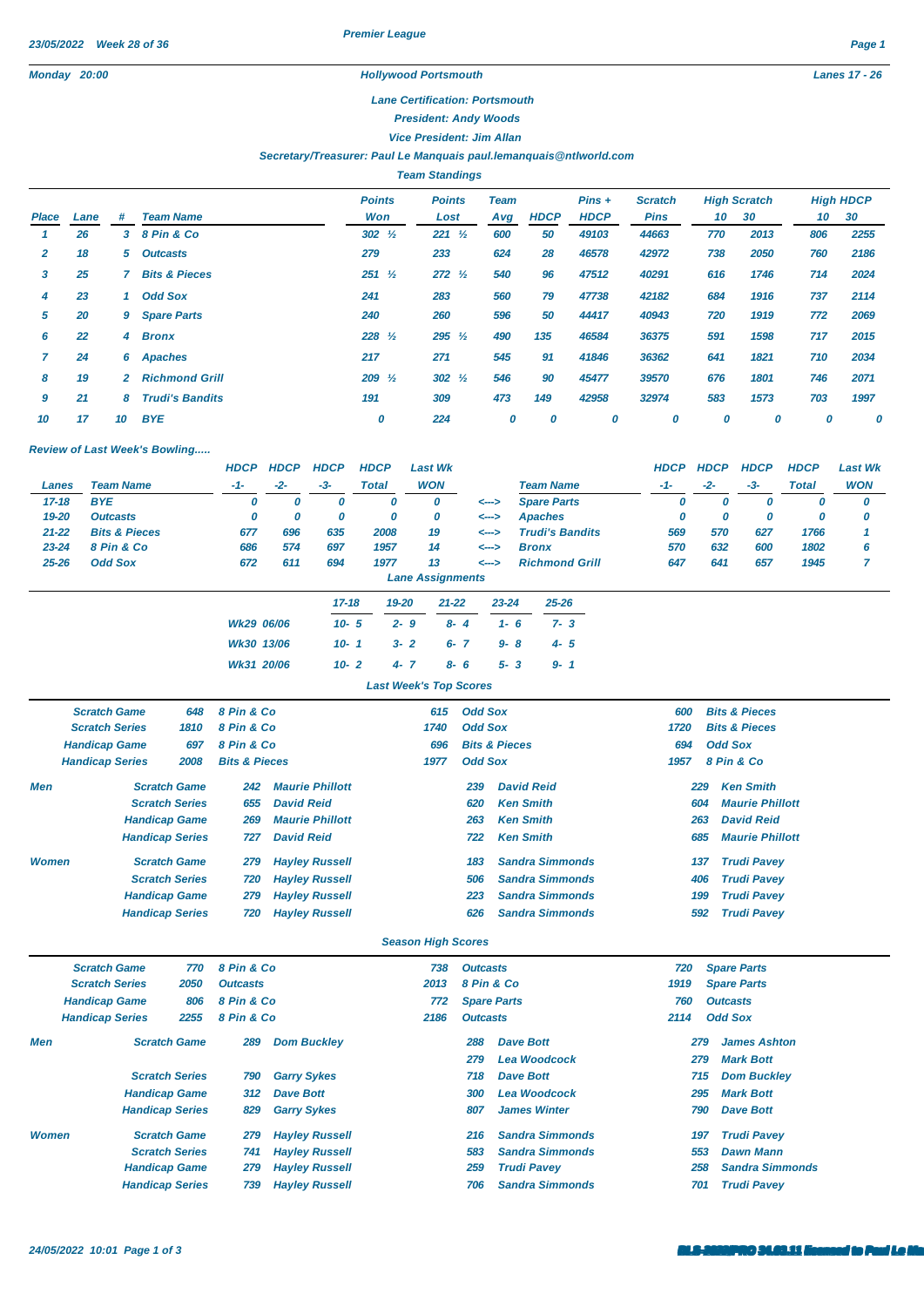| 23/05/2022            | <b>Week 28 of 36</b>                                 |                 |          |                     | <b>Premier League</b> |            |            |            |              |              |             |             |             | Page 2      |
|-----------------------|------------------------------------------------------|-----------------|----------|---------------------|-----------------------|------------|------------|------------|--------------|--------------|-------------|-------------|-------------|-------------|
|                       |                                                      |                 |          | <b>Team Rosters</b> |                       |            |            |            |              |              |             |             |             |             |
|                       |                                                      |                 |          |                     |                       |            |            |            |              | <b>HDCP</b>  | <b>High</b> | <b>High</b> | <b>HDCP</b> | <b>HDCP</b> |
| ID#                   | <b>Name</b>                                          | <b>Avg HDCP</b> |          | <b>Pins Gms</b>     |                       | -1-        | -2-        | -3-        | <b>Total</b> | <b>Total</b> | Game        | <b>Sers</b> | Game        | <b>Sers</b> |
| 1 - Odd Sox           | Lane 23                                              |                 |          |                     |                       |            |            |            |              |              |             |             |             |             |
| 1                     | <b>Ken Smith</b>                                     | 178             | 33       | 10716               | 60                    | 201        | 190        | 229        | 620          | 722          | 255         | 641         | 291         | 749         |
| 41                    | <b>John Gould</b>                                    | 185             | 28       | 6692                | 36                    | 169        | 163        | 202        | 534          | 615          | 237         | 676         | 265         | 760         |
| 3                     | <b>James Ashton</b>                                  | 197             | 18       | 13617               | 69                    | 223        | 179        | 184        | 586          | 640          | 279         | 711         | 288         | 738         |
| 2                     | <b>Phil Cullimore</b>                                | 186             | 27       | 10647               | 57                    |            |            |            | 0            | 0            | 233         | 613         | 261         | 697         |
|                       | 2 - Richmond Grill<br>Lane 19                        |                 |          |                     |                       |            |            |            |              |              |             |             |             |             |
| 4                     | <b>Maurie Phillott</b>                               | 187             | 26       | 11794               | 63                    | 170        | 242        | 192        | 604          | 685          | 249         | 644         | 276         | 725         |
| 5                     | <b>Steve Porter</b>                                  | 180             | 32       | 5404                | 30                    | 192        | 147        | 184        | 523          | 619          | 225         | 621         | 255         | 675         |
| 6                     | <b>Paul Le Manquaius</b>                             | 179             | 32       | 10256               | 57                    | 194        | 161        | 190        | 545          | 641          | 224         | 622         | 256         | 715         |
| 47                    | <b>Dawn Mann</b>                                     | 184             | 28       | 553                 | 3                     |            |            |            | 0            | 0            | 193         | 553         |             |             |
| 31                    | <b>Trev Birch</b>                                    | 183             | 29       | 11563               | 63                    |            |            |            | 0            | 0            | 257         | 628         | 284         | 711         |
| 3 - 8 Pin & Co        | Lane 26                                              |                 |          |                     |                       |            |            |            |              |              |             |             |             |             |
| 7                     | <b>John Wallin</b>                                   | 197             | 18       | 10683               | 54                    | 202        | 187        | 195        | 584          | 635          | 267         | 695         | 286         | 788         |
| 32                    | <b>Bill May</b>                                      | 179             | 32       | 8611                | 48                    | 200        | 132        | 174        | 506          | 602          | 235         | 641         | 270         | 746         |
| 34                    | <b>Hayley Russell</b>                                | 224             | 0        | 9423                | 42                    | 235        | 206        | 279        | 720          | 720          | 279         | 741         | 279         | 739         |
| 9                     | <b>Alan Meades</b>                                   | 202             | 14       | 7879                | 39                    |            |            |            | 0            | 0            | 258         | 697         | 285         | 778         |
| 8                     | <b>Lea Woodcock</b>                                  | 192             | 22       | 8067                | 42                    |            |            |            | 0            | 0            | 279         | 660         | 300         | 738         |
| 33                    | <b>Dave Tredinick</b>                                | 0               | 0        | 0                   | 0                     |            |            |            | 0            | 0            | 0           | 0           |             |             |
| 4 - Bronx             | Lane 22                                              |                 |          |                     |                       |            |            |            |              |              |             |             |             |             |
| 10                    | <b>John Neil</b>                                     | 172             | 38       | 11898               | 69                    | 182        | 179        | 152        | 513          | 627          | 253         | 567         | 292         | 683         |
| 42                    | <b>Duncan Johnson</b>                                | 158             | 49       | 7139                | 45                    | 136        | 158        | 141        | 435          | 579          | 209         | 531         | 244         | 645         |
| 12                    | <b>Steve Scott</b>                                   | 160             | 48       | 10591               | 66                    | 118        | 161        | 173        | 452          | 596          | 224         | 548         | 254         | 676         |
| 11                    | <b>Richard Manning</b>                               | 151             | 55       | 6357                | 42                    |            |            |            | 0            | 0            | 209         | 530         | 268         | 698         |
| 5 - Outcasts          | Lane 18                                              |                 |          |                     |                       |            |            |            |              |              |             |             |             |             |
|                       |                                                      | 219             | 0        | 7905                |                       |            |            |            |              | 0            | 289         | 715         | 269         | 715         |
| 13                    | <b>Dom Buckley</b>                                   | 195             | 20       | 8227                | 36<br>42              |            |            |            | 0<br>0       | 0            | 243         | 652         | 264         | 715         |
| 14                    | <b>Andy Woods</b>                                    | 210             | 8        | 12641               | 60                    |            |            |            | 0            | 0            | 278         | 790         | 291         | 829         |
| 15                    | <b>Garry Sykes</b>                                   |                 |          |                     |                       |            |            |            | 0            |              |             |             |             |             |
| 44<br>35              | <b>Jason Trulocke</b><br><b>James Winter</b>         | 167<br>170      | 42<br>40 | 2014<br>4080        | 12<br>24              |            |            |            | 0            | 0<br>0       | 229<br>235  | 533         | 217<br>279  | 588         |
| 36                    | <b>Chris Vokes</b>                                   | 199             | 16       | 6575                | 33                    |            |            |            | 0            | 0            | 259         | 675<br>675  | 258         | 807<br>691  |
| 6 - Apaches           |                                                      |                 |          |                     |                       |            |            |            |              |              |             |             |             |             |
|                       | Lane 24                                              |                 |          |                     |                       |            |            |            |              |              |             |             |             |             |
|                       | <b>18 Alex Russell</b>                               | 201             | 15       | 9050                | 45                    |            |            |            | 0            | 0            | 254         | 676         | 270         | 724         |
|                       | 16 Tony Harris                                       | 174             | 36       | 6811                | 39                    |            |            |            | 0            | 0            | 226         | 610         | 266         | 730         |
| 17                    | <b>Jim Allan</b>                                     | 170             | 40       | 8189                | 48                    |            |            |            | 0            | 0            | 205         | 596         | 245         | 716         |
| 43                    | <b>Jason Grant</b>                                   | 201             | 15       | 6034                | 30                    |            |            |            | 0            | 0            | 247         | 653         | 259         | 692         |
| 37                    | <b>Suren Johanssen</b>                               | 182             | 30       | 3277                | 18                    |            |            |            | 0<br>0       | 0<br>0       | 236         | 598         | 269         | 692         |
| 19                    | <b>Julie Johanssen</b>                               | 155             | 52       | 1398                | 9                     |            |            |            |              |              | 176         | 485         |             |             |
| 7 - Bits & Pieces     | Lane 25                                              |                 |          |                     |                       |            |            |            |              |              |             |             |             |             |
| 20                    | <b>Sandra Simmonds</b>                               | 170             | 40       | 7672                | 45                    | 178        | 183        | 145        | 506          | 626          | 216         | 583         | 258         | 706         |
| 21                    | <b>Kevin Reid</b>                                    | 180             | 32       | 10629               | 59                    | 164        | 205        | 190        | 559          | 655          | 222         | 608         | 246         | 677         |
| 39<br>38              | <b>David Reid</b><br><b>Paul Tolputt</b>             | 190<br>170      | 24<br>40 | 13722<br>6630       | 72<br>39              | 239        | 212        | 204        | 655<br>0     | 727<br>0     | 260<br>214  | 674<br>563  | 288<br>256  | 758<br>677  |
|                       |                                                      |                 |          |                     |                       |            |            |            |              |              |             |             |             |             |
|                       | 8 - Trudi's Bandits<br>Lane 21<br><b>Trudi Pavey</b> |                 |          |                     |                       |            |            |            |              |              |             |             |             |             |
| 22                    |                                                      | 142             | 62       | 8550                | 60                    | 135        | 134        | 137        | 406          | 592          | 197         | 515         | 259         | 701         |
| 23<br>24              | <b>Barry Tull</b><br><b>Dave Middleton</b>           | 171<br>160      | 39<br>48 | 11855<br>11082      | 69<br>69              | 139<br>147 | 146<br>142 | 174<br>168 | 459<br>457   | 573<br>601   | 246<br>236  | 608<br>540  | 286<br>283  | 725<br>708  |
|                       |                                                      |                 |          |                     |                       |            |            |            |              |              |             |             |             |             |
| 9 - Spare Parts<br>26 | Lane 20<br><b>Luke Johnson</b>                       | 195             | 20       | 12329               | 63                    |            |            |            | 0            | 0            | 276         | 692         | 285         | 719         |
| 25                    | <b>Dave Bott</b>                                     | 198             | 17       | 13116               | 66                    |            |            |            | 0            | 0            | 288         | 718         | 312         | 790         |
| 27                    | <b>Mark Bott</b>                                     | 203             | 13       | 13404               | 66                    |            |            |            | 0            | 0            | 279         | 669         | 295         | 720         |
| 40                    | <b>Toby Stride</b>                                   | 166             | 43       | 498                 | 3                     |            |            |            | 0            | 0            | 182         | 498         |             |             |
| 10 - BYE              |                                                      |                 |          |                     |                       |            |            |            |              |              |             |             |             |             |
|                       | Lane 17<br>28 VACANT                                 | 0               | 0        | 0                   | 0                     |            |            |            | 0            | 0            | 0           | 0           |             |             |
|                       |                                                      |                 |          |                     |                       |            |            |            |              |              |             |             |             |             |

*Temporary Substitutes Division 1: Enter Div Label*

 *VACANT 0 0 0 0 0 0 0 0 VACANT 0 0 0 0 0 0 0 0*

*z Men Division 1: Enter Div Label*